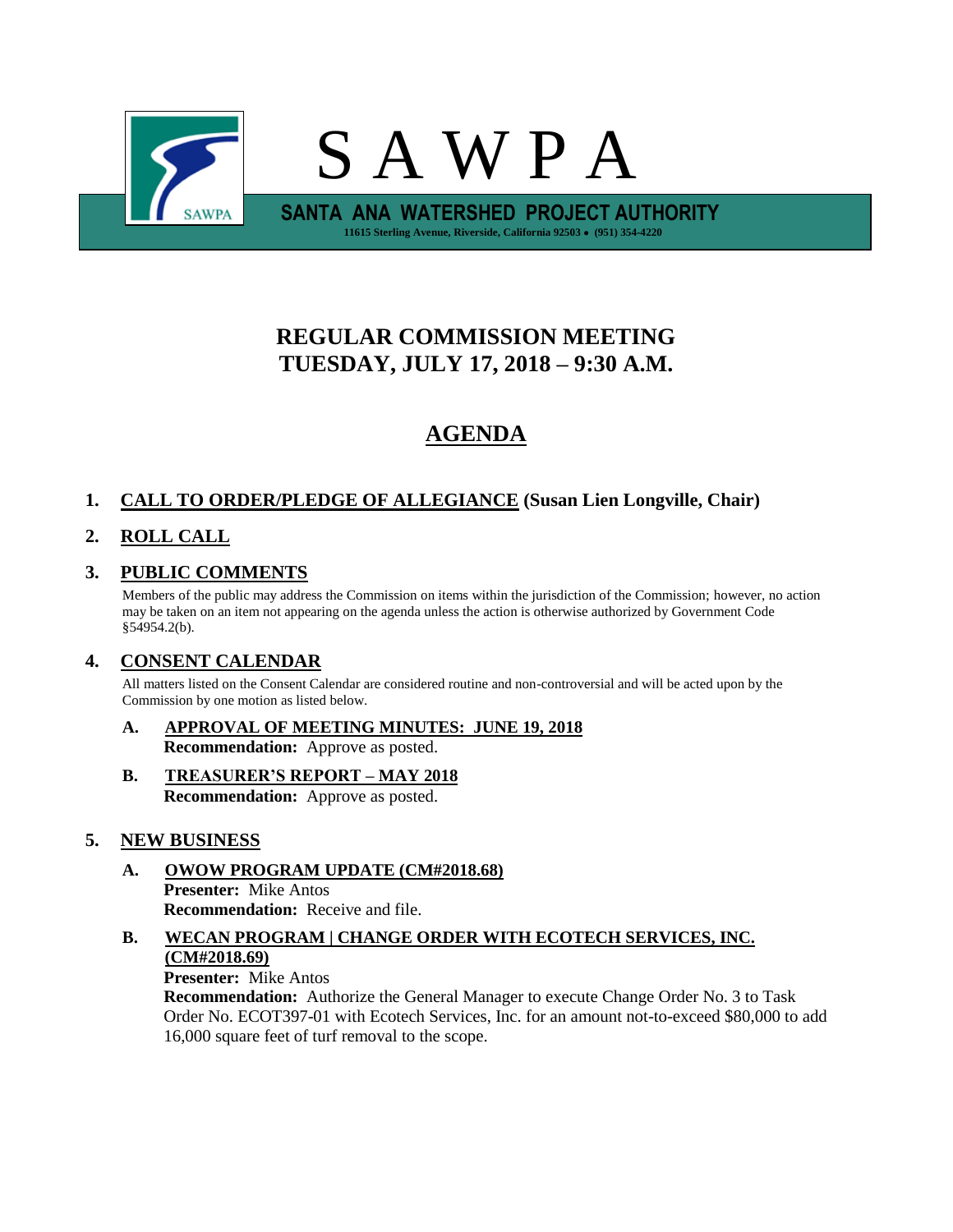## **C. TECHNICAL AND GRANT WRITING SERVICES (CM#2018.70)**

#### **Presenter:** Mark Norton **Recommendation:**

1) Receive and file Roundtable and OWOW outreach brochures;

2) Authorize transfer of \$120,288.00 from labor and \$52,565.86 from benefits budgeted for a fulltime staff position for FYE 2019 to technical/grant writing consultant support for the following funds (100, 370-01, 370-02, 373, 374, 384-01, 386, 387, 392); and,

3) Execute Task Order No. DUDK373-04 with Dudek in the amount of \$38,740 to provide additional technical writing services in support of the SAWPA Planning Department and the OWOW Plan Update 2018

## **D. BRINE LINE – SKIDSTEER LOADER PURCHASE (CM#2018.71)**

## **Presenter:** Carlos Quintero

**Recommendation:** Authorize the General Manager to issue a Purchase Order in the amount of \$53,686.45 to Sonsray Machinery LLC for the purchase of a Case SR210 skidsteer loader.

## **E. BRINE LINE REACH 4B UPPER RELOCATION (CM#2018.72)**

**Presenter:** Carlos Quintero

**Recommendation:** Authorize the General Manager to execute an agreement between SAWPA and the Riverside County Transportation Commission establishing the terms for the proposed relocation of approximately 150 linear feet of Reach 4B Upper as a result of a conflict with a Southern California Edison high voltage conduit.

## **F. GRANT OF EASEMENT TO WESTERN MUNICIPAL WATER DISTRICT (CM#2018.73)**

## **Presenter:** Carlos Quintero

**Recommendation:** Grant a no-fee easement to Western Municipal Water District (WMWD) for use of the SAWPA parking lot for access to the Arlington Desalter and pipeline purposes.

## **G. EARTH MOVEMENT (EARTHQUAKE) INSURANCE (CM#2018.74)**

#### **Presenter:** Karen Williams

**Recommendation:** Authorize the General Manager to procure earthquake insurance for the SAWPA building and its contents for a FY19 total cost of \$16,930.

#### **H. SANTA ANA SUCKER HABITAT PROTECTION AND BENEFICIAL USE ENHANCEMENT PROJECT – RECOMMENDATIONS FOLLOWING PUBLIC WORKS BID PROCESS (CM#2018.75)**

**Presenter:** Ian Achimore

## **Recommendation:**

1) Reject the bid received for the Santa Ana Sucker Habitat Protection and Beneficial Use Enhancement Project ("Project"); and,

2) Approve staff's plan and \$118,571 budget to construct the Project with a combination of SAWPA staff labor and equipment, leased equipment, and donated rock from San Bernardino Valley Municipal Water District (SBVMWD).

## **I. ARUNDO DONAX SURVEYING AND SITE ACCESS TASK ORDER WITH SANTA ANA WATERSHED ASSOCIATION (CM#2018.76)**

## **Presenter:** Ian Achimore

**Recommendation:** Approve Task Order No. SAWA387-06 in the amount of \$23,000 for the Santa Ana Watershed Association to assist with attaining right of entry to parcels containing Arundo Donax and conducting follow-up field surveys.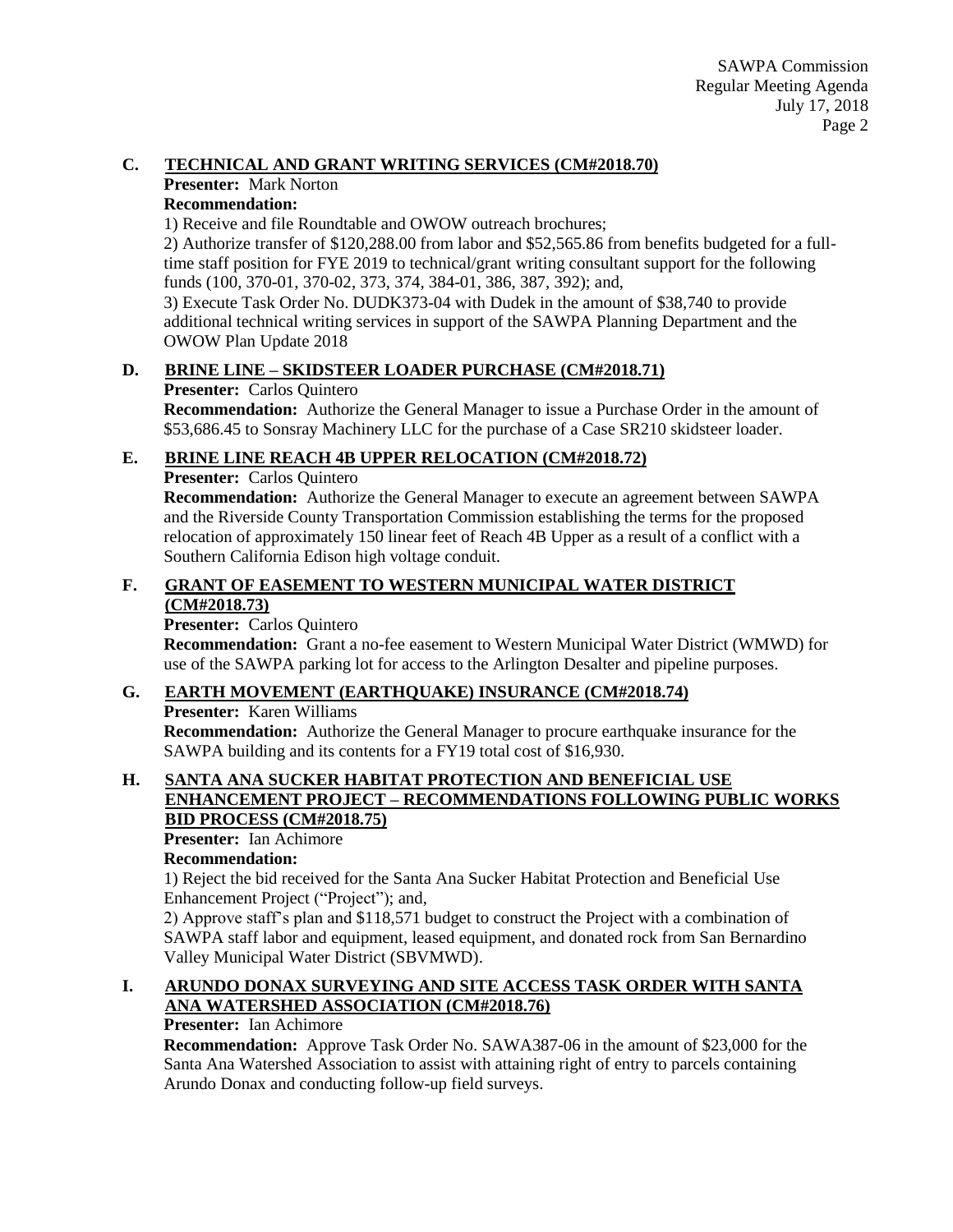## **J. ALLOCATION OF GRANT SAVINGS TO REMAINING RETAIL AGENCIES PARTICIPATING IN THE CONSERVATION-BASED WATER RATES PROJECT**

# **(CM#2018.77)**

**Presenter:** Ian Achimore

**Recommendation:** Approve the following which was presented to the Project Agreement 22 Committee at their April 26 and June 28, 2018 meetings:

- 1) Distribute the Conservation-Based Water Rates Project's grant cost savings to the three remaining participating cities: Chino, Chino Hills and Hemet; and,
- 2) Preparation and execution of amendments to the three cities' Sub-Grantee agreements to increase the grant amount to \$452,303 per city.

## **K. IT CONSULTING AND SUPPORT SERVICES FISCAL YEAR END 2018/19 AND 2019/20 (CM#2018.78)**

#### **Presenter:** Dean Unger

**Recommendation:** Authorize the approval of Task Order No. ACS100-11 with Accent Computer Solutions for FYE 2018/19 and FYE 2019/20 in an amount not to exceed \$186,800.

## **L. PROPOSITION 84 PROJECT STATUS UPDATE**

**Presenter:** David Ruhl **Recommendation:** Receive and file.

#### **M. SAWPA POSITION ON SB 623 OR OTHER PROPOSED WATER TAX OR PUBLIC GOODS CHARGE (CM#2018.79)**

**Presenter:** Larry McKenney

**Recommendation:** Consider adopting a position on SB 623 or other proposed water tax or public goods charge on retail water bills.

## **6. INFORMATIONAL REPORTS**

**Recommendation:** Receive for information.

- **A. CASH TRANSACTIONS REPORT – MAY 2018 Presenter:** Karen Williams
- **B. INTER-FUND BORROWING – MAY 2018 (CM#2018.66) Presenter:** Karen Williams
- **C. PERFORMANCE INDICATORS/FINANCIAL REPORTING – MAY 2018 (CM#2018.67) Presenter:** Karen Williams
- **D. OWOW QUARTERLY STATUS REPORT: APRIL 1, 2018 – JUNE 30, 2018 Presenter:** Mark Norton
- **E. ROUNDTABLES QUARTERLY STATUS REPORT: APRIL 1, 2018 – JUNE 30, 2018 Presenter:** Mark Norton
- **F. GENERAL MANAGER REPORT**
- **G. SAWPA GENERAL MANAGERS MEETING NOTES** • July 10, 2018
- **H. STATE LEGISLATIVE REPORT Presenter:** Rich Haller
- **I. CHAIR'S COMMENTS/REPORT**